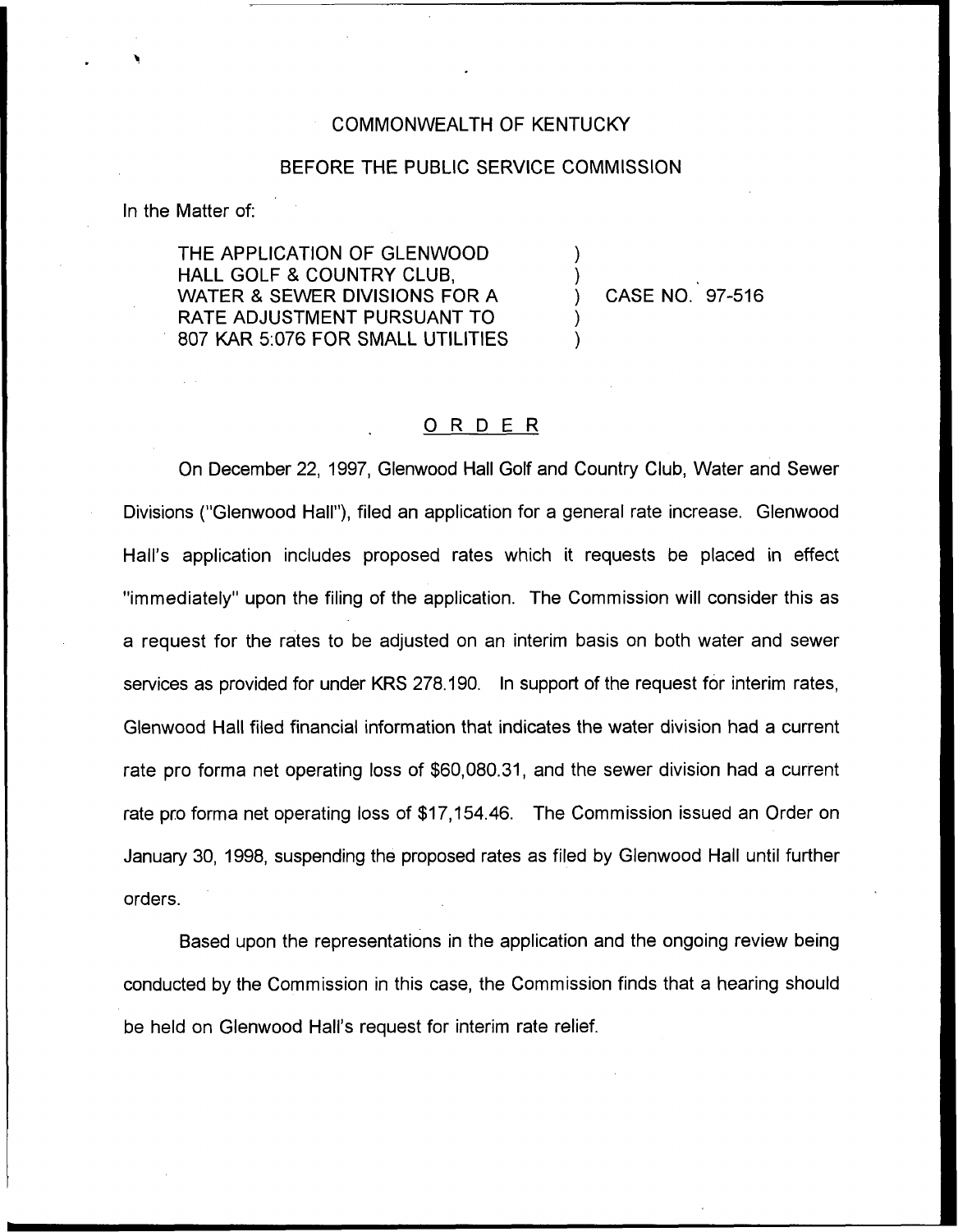### IT IS THEREFORE ORDERED that:

1. A hearing shall be held on March 23, 1998 at 9:00 a.m., Eastern Standard Time, in Hearing Room <sup>1</sup> of the Commission's offices at 730 Schenkel Lane in Frankfort, Kentucky.

2. Glenwood Hall shall publish the notice, attached as an Appendix hereto, in a newspaper of general circulation in its water and sewer service area at least one time prior to the hearing date.

3. Glenwood Hall's proposed rates shall remain suspended pending further Orders of the Commission.

Done at Frankfort, Kentucky, this 27th day of February, 1998.

# PUBLIC SERVICE COMMISSION

 $\mathcal{L}$  $\frac{1}{\sqrt{\frac{2}{\pi}}\sqrt{\frac{2}{\pi}}}}$ 

For the $\cal C$ ommissio

ATTEST: